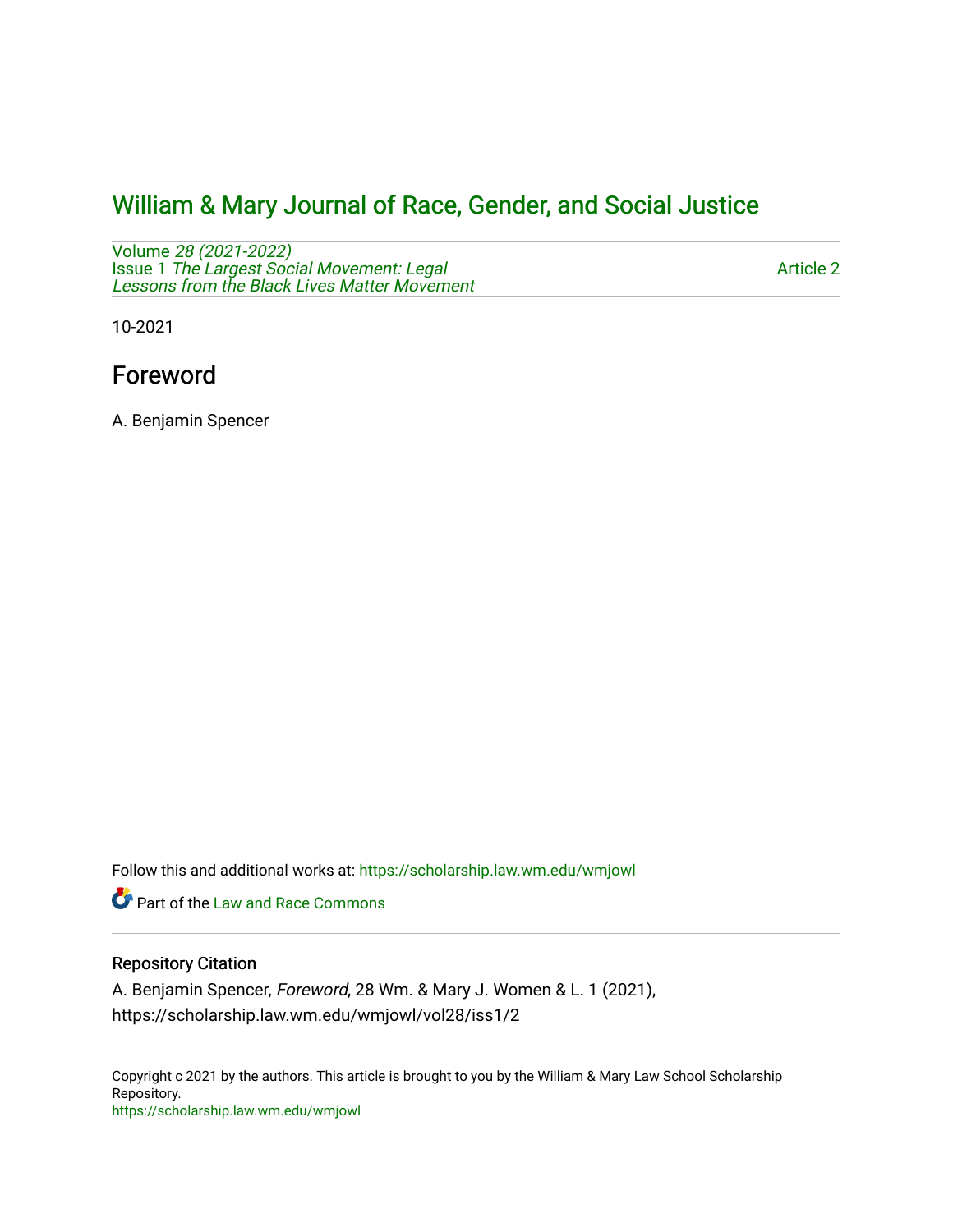#### FOREWORD

### A. BENJAMIN SPENCER\*

I was honored and humbled to be asked to pen a foreword to this special issue of the *William & Mary Journal of Race, Gender, and Social Justice*. I do so as a relatively new member of this community, having assumed my position as Dean during the summer of 2020. And what a summer that was.

I was appointed Dean just around the time of the murder of George Floyd. Because I was becoming the first Black person ever to have served as the Dean of any school at William & Mary, I felt a unique responsibility to respond to that killing and to the calls for racial justice that followed. But I wanted to respond in a tangible way, not just with words. Thus was born our *Why We Can't Wait* set of initiatives, which identified concrete steps that we would take as a law school to advance equity and justice in the world.<sup>1</sup> As an institution focused on training what we call "citizen lawyers,"<sup>2</sup> it is vital that we not only talk the talk, but walk the walk.

This issue of the *Journal of Race, Gender, and Social Justice* is part of that effort. Bringing scholars together to identify and discuss the legal lessons of the Black Lives Matter Movement is important work. It is only if we as lawyers understand how the law has helped or hindered the progress we seek that we will be able to harness and navigate it to pursue change. Such an examination is also key to uncovering what reforms need to be made in the law. That is the important work that the authors of the articles you will find in this issue of the *Journal* have undertaken.

Tabatha Abu El-Haj casts a critical eye on the unduly weak protections that the First Amendment's right of assembly afforded to protesters who came together in the summer of 2020 to advocate for Black lives and racial justice. As she puts it, "The First Amendment failed to show up for those seeking an end to police violence and a reckoning against the continued prevalence of racial bias and

<sup>\*</sup> Dean of the Law School & M-W Foundation Trustees Professor of Law, William & Mary Law School.

<sup>1.</sup> A. Benjamin Spencer, *Why We Can't Wait: An Agenda for Equity & Social Justice*, WM.&MARYL.SCH., https://law.wm.edu/about/equity-inclusion-belonging-at-wmlawschool /why-we-cant-wait/index.php [https://perma.cc/WR9T-KWUW] (last visited Nov. 4, 2021).

<sup>2.</sup> *Today's Citizen Lawyer: Leading Toward Justice For All*, WM. & MARY L. SCH., https://law.wm.edu/about/wmcitizenlawyer/index.php [https://perma.cc/U7PU-TGNC] (last visited Nov. 4, 2021).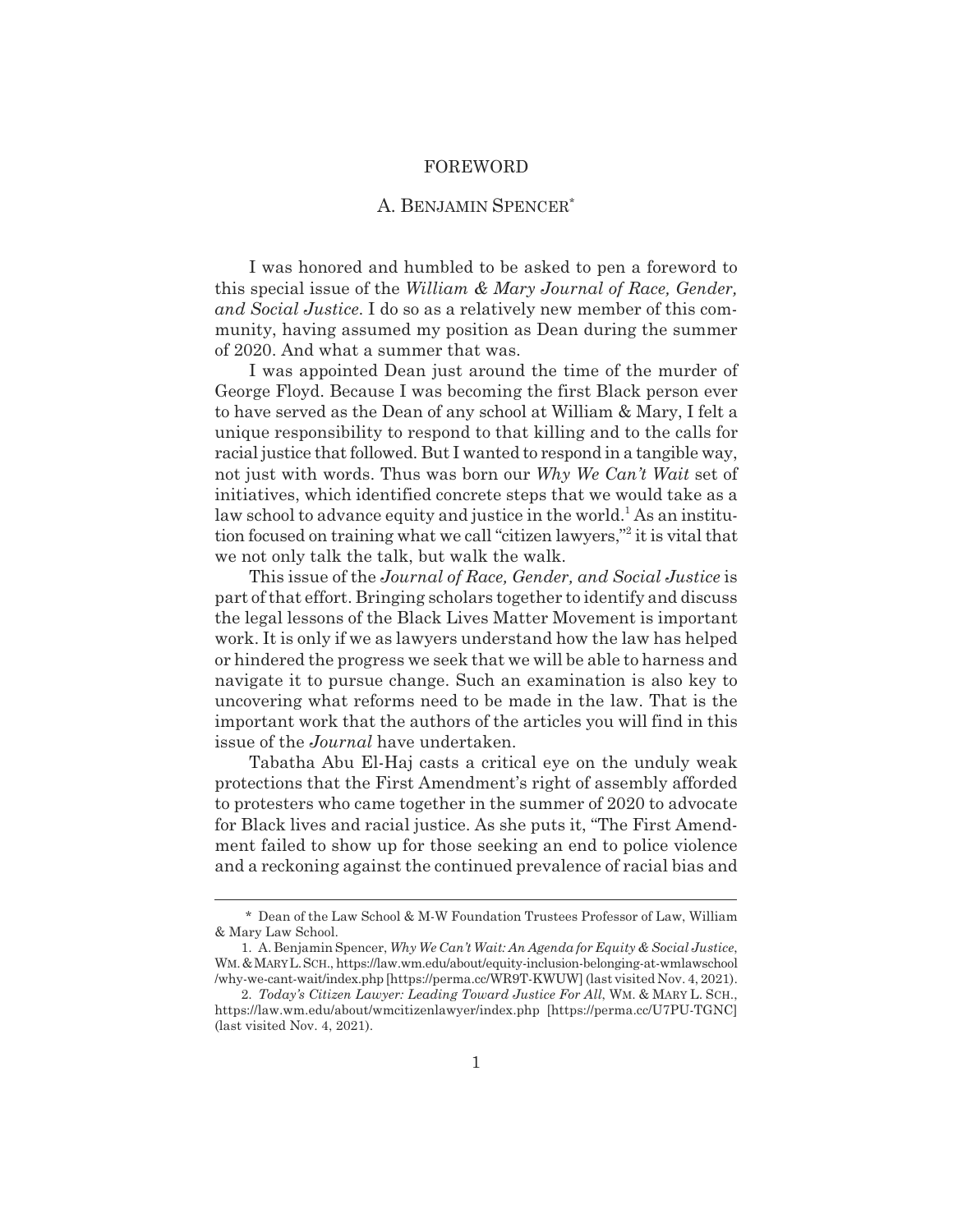systemic racism . . . . "<sup>3</sup> In her recounting of the tale of these protests and the violent police response, Professor Abu El-Haj lays bare the fact that our society does not take kindly to public displays of protest in favor of equal justice for Black people. Thus, the promise of the First Amendment—that collective dissent voiced through demonstrations by assemblages of people will be protected—is a tenuous one, leaving such protestors possessed of nothing more than "a feeble right."4 Particularly noteworthy is Professor Abu El-Haj's observation that peaceable assembly in favor of racial justice is not only weakly protected, it is subjected to a backlash that characterizes it as a criminal threat that is un-American, when in fact nothing could be more American than unapologetically assembling to demand the recognition of equal rights.

At bottom then, we see a hypocrisy that renders this aspect of our Constitution duplicitous, proclaiming values that are not universally upheld or affirmed, a truth that causes the phrase "with liberty and justice for all" to ring hollow for many. By highlighting the instances in which lawful peaceable assembly did not receive adequate protection by police or by the courts, Professor Abu El-Haj lays the groundwork for the development of a more robust doctrine of peaceable assembly under the First Amendment that will equip lawyers and courts with the tools they need to give protesters the protection that they deserve. As importantly, strengthening the doctrine to fulfil the promise of the First Amendment will enable advocates to forestall impending legislative efforts to curtail peaceable assembly rights, efforts that tepid judicial responses to protester challenges have only emboldened.

In her piece, our own Professor Vivian Hamilton highlights and analyzes the backlash against the calls for racial justice that ensued after the murder of George Floyd. As the movement for Black lives pressed for antiracist reforms across society—including in education—many people and legislators pushed back against the notion that the educational system should engage in teaching that examined the role of race and white privilege in our society. This manifested itself in calls to prohibit the teaching of Critical Race Theory (CRT), although as Professor Hamilton rightly indicates, what has been attacked is a caricature of what CRT truly entails: "State legislatures successfully wielded a specter of CRT bearing only a passing resemblance to the academic discipline as a divisive and dangerous threat to rush through legislation aimed at suppressing education

<sup>3.</sup> Tabatha Abu El-Haj, *Breathing Room for the Right of Assembly*, 28 WM. & MARY J. RACE, GENDER & SOC. JUST. 29, 31 (2021).

<sup>4.</sup> *Id.* at 31.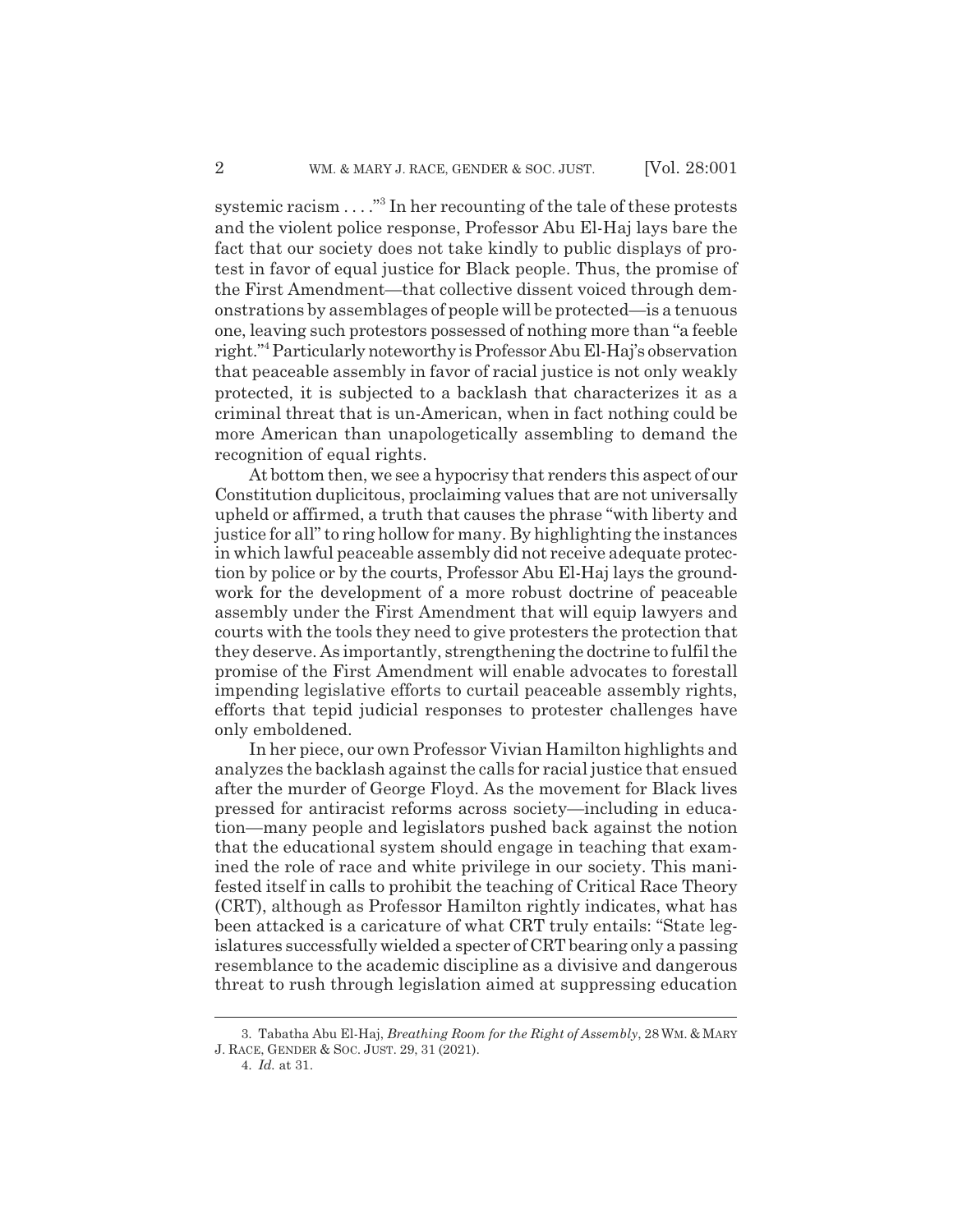about the racial history of the United States, and its legacy."<sup>5</sup> Part of Professor Hamilton's contribution here is a helpful explication of what CRT actually is and its lineage from and relation to legal theories that preceded it.

After laying out the retrenchment that has occurred under the guise of anti-CRT efforts at both the federal and state levels, Professor Hamilton smartly analyzes this retrenchment through an actual CRT lens. A key insight of CRT is that law can be a tool for entrenching racial inequality; as Professor Hamilton illuminates, the current effort to enact legal measures that prohibit all teaching of ideas surrounding institutionalized racism and the role of race in our society is simply the latest exhibit confirming the validity of that insight. That irony—that the very people who denounce CRT are engaged in erecting and enshrining the institutional racism they seek to deny and conceal—is a tragic one, for it reveals how challenging it will continue to be to move the national conversation forward to a place of acknowledgment, healing, and reform.

The contribution by Professors Williams, Mezey, and Singh is particularly apt, as the fruits of protest ultimately must be concrete, positive change. Their piece, *#BlackLivesMatter: From Protest to Policy*, looks at this question specifically as it pertains to the impact of the online social media movement of #BlackLivesMatter. Although it is clear that "BLM has already defied the odds of online movements with its ability to inspire a massive online discussion and then mobilize that social media conversation into significant activism offline," the question their piece addresses is whether meaningful social and political change have occurred as a result.<sup>6</sup> They find that there indeed have been tangible impacts in the spheres of individual accountability and justice for victims as well as institutional change in the form of some police reform in various places across the country. Efforts at systemic reform can take many forms; it is useful to know whether and to what extent the contributions of social media activists are making a positive difference, insight that can inform such efforts going forward.

Finally, Professor Loor shines a light on the practice of mass arrests that we witnessed during the 2020 protests, with a focus on Los Angeles. As her piece observes, "[P]eople were arrested routinely for failure to obey a police order or curfew violations. . . . LAPD

<sup>5.</sup> Vivian E. Hamilton, *Reform, Retrench, Repeat: The Campaign Against Critical Race Theory, Through the Lens of Critical Race Theory*, 28WM.&MARY J.RACE,GENDER & SOC. JUST. 61, 65 (2021).

<sup>6.</sup> Jamillah Bowman Williams, Naomi Mezey, & Lisa Singh, *#BlackLivesMatter: From Protest to Policy*, 28 WM.&MARY J. RACE, GENDER & SOC. JUST. 103, 105 (2021).